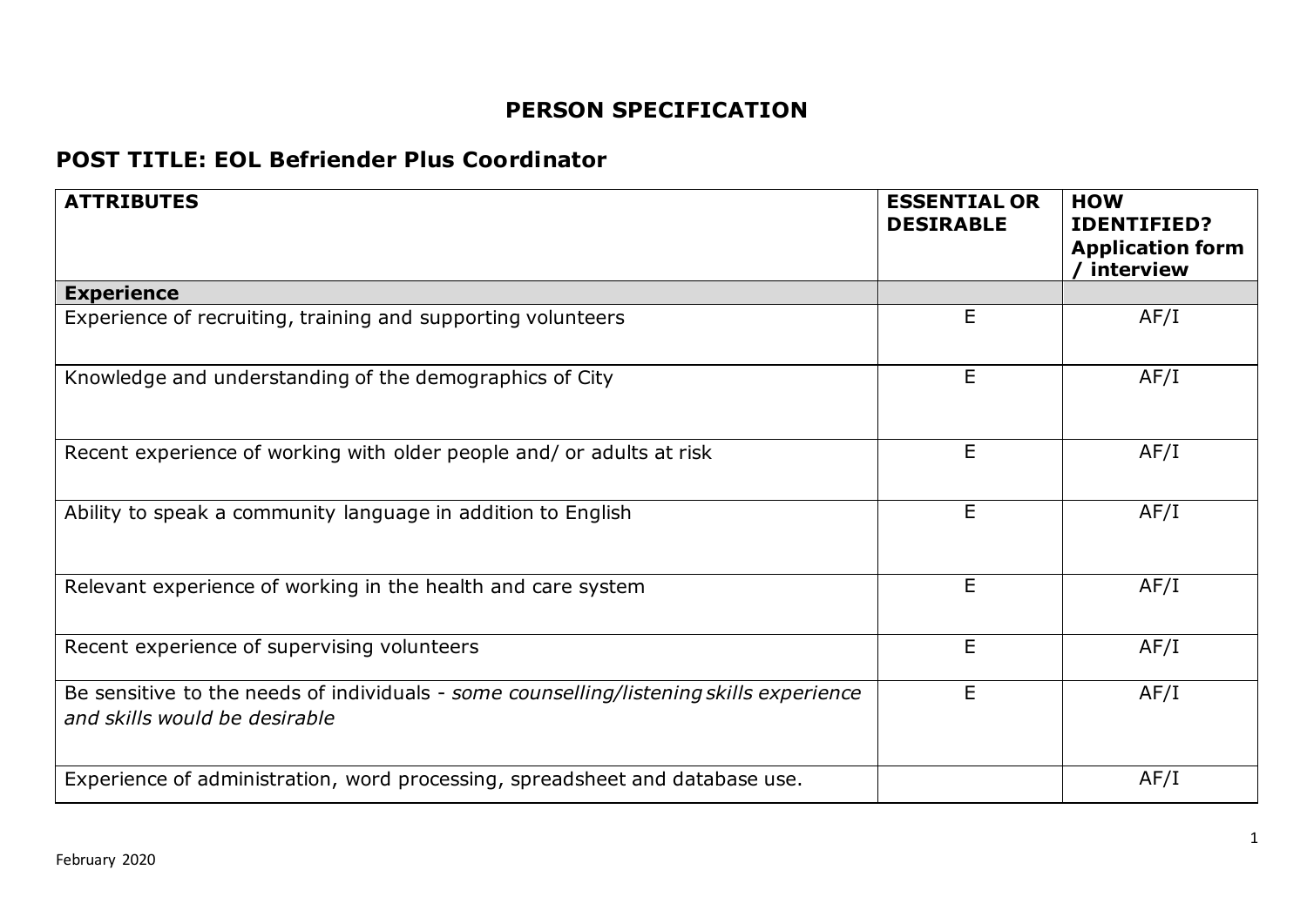| <b>Specialist knowledge</b>                                                                                                                                                                                                             |    |      |
|-----------------------------------------------------------------------------------------------------------------------------------------------------------------------------------------------------------------------------------------|----|------|
| Awareness of EOL/ bereavement issues, including how specific EOL issues and facing<br>bereavement can affect individuals, and the complex emotional and practical needs<br>of volunteers and those experiencing EOL/ facing bereavement | E  | AF/I |
| Knowledge of other statutory and voluntary sector health/ wellbeing services.                                                                                                                                                           | E  | AF/I |
| An understanding of the role, responsibilities and boundaries of working with regard<br>to safeguarding individuals from danger, harm and abuse.                                                                                        | E. | AF/I |
| Understanding of monitoring, evaluation and review systems in relation to the<br>achievement of targets.                                                                                                                                | E  | AF/I |
| Awareness of confidentiality and data protection issues.                                                                                                                                                                                | E  | AF/I |
| <b>Attributes / skills</b>                                                                                                                                                                                                              |    |      |
| Ability to develop and implement training and support sessions                                                                                                                                                                          | E  | AF/I |
| The ability to maintain an active caseload and keep accurate records                                                                                                                                                                    | E  | AF/I |
| Ability to plan, prioritise and deliver to tight timescales, sometimes under pressure                                                                                                                                                   | E. | AF/I |
| Ability to communicate with a wide range of stake holders, including good social<br>interaction and listening skills                                                                                                                    | E  | AF/I |